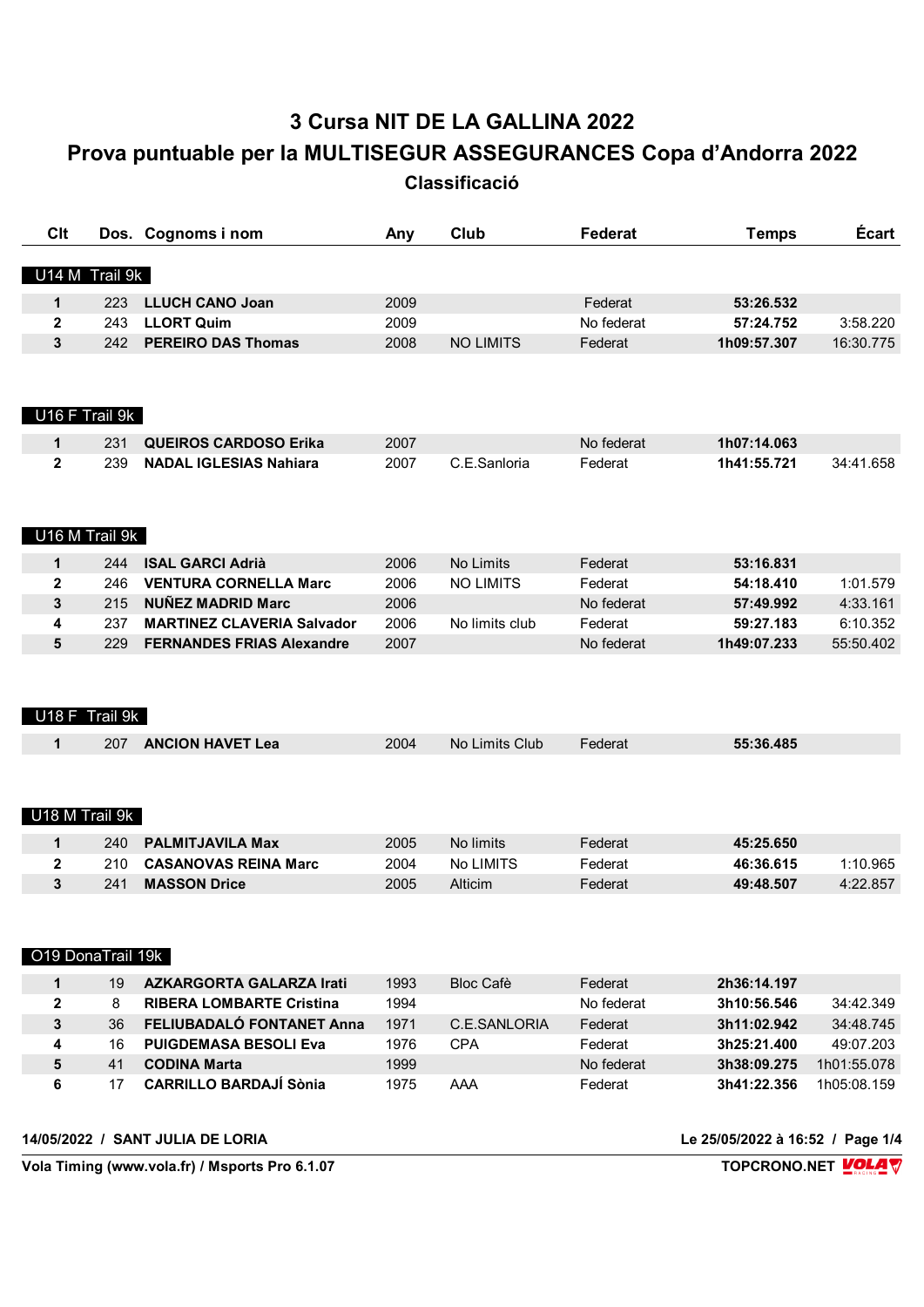## **3 Cursa NIT DE LA GALLINA 2022 Prova puntuable per la MULTISEGUR ASSEGURANCES Copa d'Andorra 2022 Classificació**

| <b>Clt</b>              |                | Dos. Cognoms i nom                | Any  | Club                      | Federat    | <b>Temps</b> | Écart       |
|-------------------------|----------------|-----------------------------------|------|---------------------------|------------|--------------|-------------|
| DNS - Absents au départ |                |                                   |      |                           |            |              |             |
|                         | 10             | <b>TROGUET TORRES Estefania</b>   | 1992 |                           | No federat |              |             |
|                         |                |                                   |      |                           |            |              |             |
| O19 Home Trail 19k      |                |                                   |      |                           |            |              |             |
| 1                       | 33             | <b>SOLDEVILA BUSQUETS Arnau</b>   | 1998 | NO LÍMIT                  | Federat    | 2h10:23.623  |             |
| 2                       | 32             | <b>CASAL MIR Oscar</b>            | 1979 | <b>SEC</b>                | Federat    | 2h10:23.871  | 0.248       |
| $\mathbf{3}$            | 40             | <b>GASA BIRBE Marc</b>            | 1998 | <b>CAPS</b>               | Federat    | 2h11:44.322  | 1:20.699    |
| 4                       | 34             | <b>FERNANDEZ DOBARRO Carlos</b>   | 1981 | AAA                       | Federat    | 2h16:55.702  | 6:32.079    |
| 5                       | 6              | PÉREZ CRUZ Alvaro                 | 1992 | <b>ZENIT</b>              | Federat    | 2h17:18.274  | 6:54.651    |
| 6                       | 29             | <b>ADRAN GURI Robert</b>          | 1981 | Soldeu Esquí Club         | Federat    | 2h25:51.686  | 15:28.063   |
| $\overline{7}$          | 26             | <b>CASENY CATALA Ruben</b>        | 1986 | C.E. mont. JABALI DORADOS | Federat    | 2h26:17.168  | 15:53.545   |
| 8                       | 3              | <b>MOREIRA Marco</b>              | 1985 | C.E. SANLORIA             | Federat    | 2h26:36.503  | 16:12.880   |
| $\boldsymbol{9}$        | 25             | <b>TISSIER RUIZ Jordi</b>         | 1985 | <b>CE Sanloria</b>        | Federat    | 2h27:22.501  | 16:58.878   |
| 10                      | 9              | <b>MARTÍNEZ Jose</b>              | 1982 | <b>Bloc Cafè</b>          | No federat | 2h31:42.344  | 21:18.721   |
| 11                      | 21             | <b>GEADA LÓPEZ Hugo</b>           | 1988 |                           | No federat | 2h33:48.669  | 23:25.046   |
| 12                      | 14             | <b>RALLO TOLÓS Franc</b>          | 1991 | +QUE KMS                  | Federat    | 2h39:14.715  | 28:51.092   |
| 13                      | $\overline{2}$ | <b>CASAS MENDEZ Nicolas</b>       | 1984 | C.E. SANLORIA             | Federat    | 2h40:34.084  | 30:10.461   |
| 14                      | 39             | <b>BERROYA DEL CUETO Gerard</b>   | 1979 | <b>CTSA</b>               | Federat    | 2h41:13.175  | 30:49.552   |
| 15                      | 18             | <b>MUNYÓS MALLOFRÉ Alex</b>       | 1995 | C.E. Sanlòria             | Federat    | 2h45:05.571  | 34:41.948   |
| 16                      | $\overline{7}$ | <b>BARÓ GIRÓ David</b>            | 1976 | C.E.Sanloria              | Federat    | 2h49:46.711  | 39:23.088   |
| 17                      | 35             | <b>CABANES FRANCO Rossend</b>     | 1969 | C.E.SANLORIA              | Federat    | 2h50:07.058  | 39:43.435   |
| 18                      | 15             | NÚÑEZ ROMERO Cecili               | 1982 | <b>ECOA</b>               | Federat    | 2h53:54.058  | 43:30.435   |
| 19                      | 23             | <b>MERCIER Pierre</b>             | 1999 | Font-Romeu                | Federat    | 2h59:27.671  | 49:04.048   |
| 20                      | 20             | <b>RODRIGUEZ ZAMORA David</b>     | 1970 | C.E. SANLORIA             | Federat    | 3h04:48.434  | 54:24.811   |
| 21                      | 28             | <b>MENTRUIT PANTEBRE Gerard</b>   | 1979 | C.E. SANLORIA             | Federat    | 3h05:33.624  | 55:10.001   |
| 22                      | 22             | <b>GOMES DE LIMA Antonio</b>      | 1969 | Sanloria                  | Federat    | 3h14:29.151  | 1h04:05.528 |
| 23                      | 30             | <b>PÀMIES FERRAN Albert</b>       | 1970 |                           | No federat | 3h19:14.922  | 1h08:51.299 |
| 24                      | 24             | <b>LORENTE MARTINEZ Jordi</b>     | 1962 | cpa                       | Federat    | 3h35:35.817  | 1h25:12.194 |
| 25                      | $\overline{4}$ | VÁZQUEZ DESA Angel Antonio        | 1975 | C.E. SANLORIA             | Federat    | 3h39:11.045  | 1h28:47.422 |
| 26                      | 1              | <b>GUARDIA BLANCO Josep Maria</b> | 1972 | C.E. SANLORIA             | Federat    | 3h39:15.977  | 1h28:52.354 |
| 27                      | 27             | <b>GILBERT BARBA Jordi</b>        | 1985 |                           | No federat | 3h59:22.558  | 1h48:58.935 |
| 28                      | 43             | <b>ARCHER lain</b>                | 1979 | Cpa                       | Federat    | 4h02:07.567  | 1h51:43.944 |
| 29                      | 42             | <b>ROIG TRAVESET Lluís</b>        | 1968 | <b>ANDONA</b>             | Federat    | 4h06:26.738  | 1h56:03.115 |
| 30                      | 37             | <b>ZGAIB FERMENTINI Mario</b>     | 1978 |                           | No federat | 4h16:56.496  | 2h06:32.873 |
| 31                      | 38             | <b>MOA SANCHEZ Juli</b>           | 1987 |                           | No federat | 4h16:56.757  | 2h06:33.134 |
| 32                      | 31             | <b>NADAL NAVINES Jordi</b>        | 1975 | C.E.Sanloria              | Federat    | 4h18:09.179  | 2h07:45.556 |
| DNS - Absents au départ |                |                                   |      |                           |            |              |             |
|                         | 5              | <b>BARÓ GIRÓ Carlos</b>           | 1977 | <b>UEU</b>                | Federat    |              |             |
|                         | 11             | <b>SIMÓN FUSTÉ Marc</b>           | 1977 |                           | No federat |              |             |
|                         | 12             | <b>RIBA PORRAS Pere</b>           | 1980 | Inverse Team Trail        | Federat    |              |             |

**14/05/2022 / SANT JULIA DE LORIA Le 25/05/2022 à 16:52 / Page 2/4**

**Vola Timing (www.vola.fr) / Msports Pro 6.1.07 TOPCRONO.NET**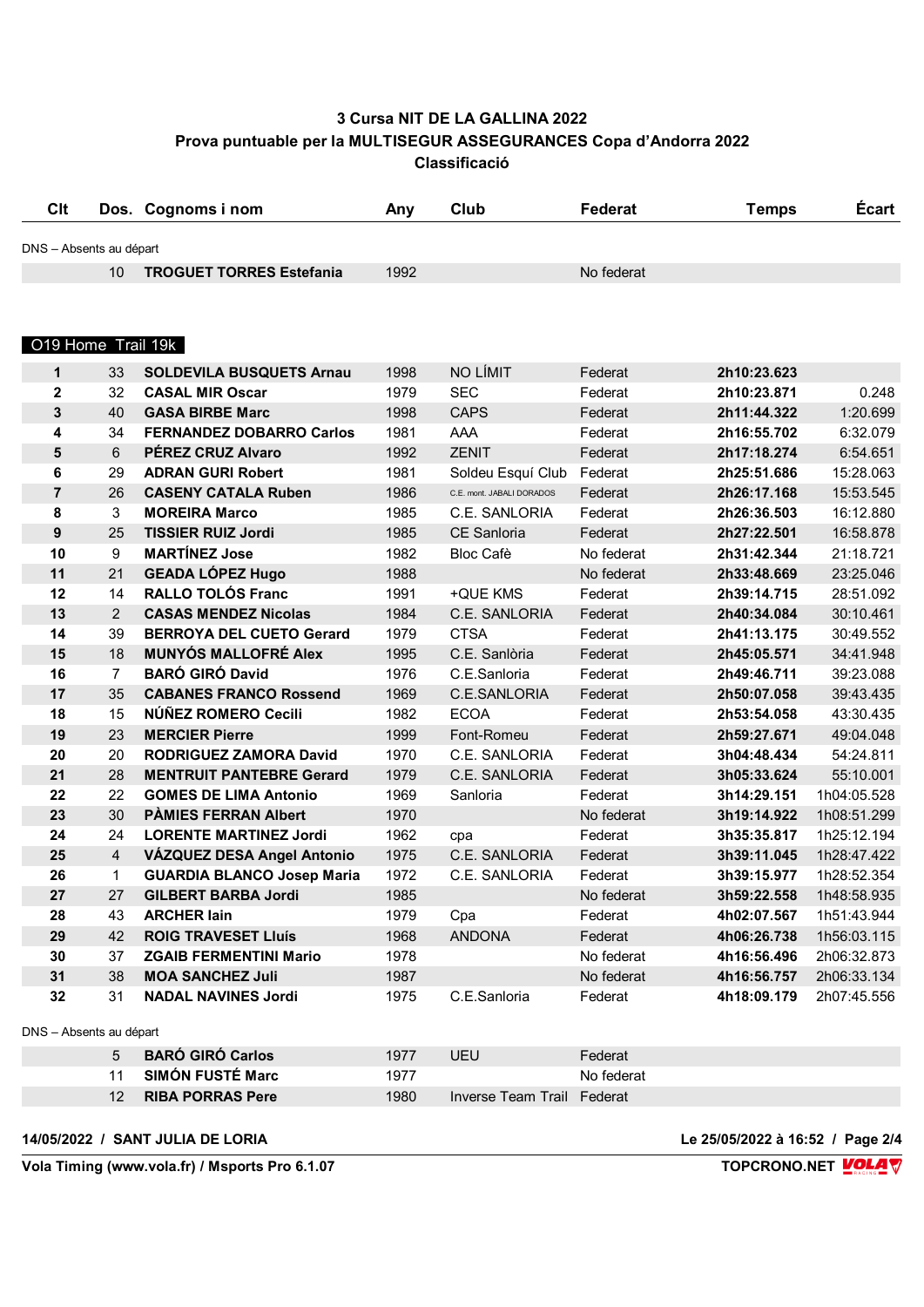## **3 Cursa NIT DE LA GALLINA 2022 Prova puntuable per la MULTISEGUR ASSEGURANCES Copa d'Andorra 2022 Classificació**

| <b>Clt</b>              |                | Dos. Cognoms i nom                             | Any  | Club                       | Federat    | <b>Temps</b>                     | Écart              |
|-------------------------|----------------|------------------------------------------------|------|----------------------------|------------|----------------------------------|--------------------|
| DNF - Abandons          |                |                                                |      |                            |            |                                  |                    |
|                         | 13             | <b>SANVICENTE Lluis</b>                        | 1982 | AAA                        | Federat    |                                  |                    |
|                         |                |                                                |      |                            |            |                                  |                    |
| S-O40 F Trail 19k       |                |                                                |      |                            |            |                                  |                    |
| 1                       | 16             | <b>PUIGDEMASA BESOLI Eva</b>                   | 1976 | <b>CPA</b>                 | Federat    | 3h25:21.400                      |                    |
| $\mathbf{2}$            | 17             | <b>CARRILLO BARDAJÍ Sònia</b>                  | 1975 | AAA                        | Federat    | 3h41:22.356                      | 16:00.956          |
| S-O40 M Trail 19k       |                |                                                |      |                            |            |                                  |                    |
| $\mathbf 1$             | 32             | <b>CASAL MIR Oscar</b>                         | 1979 | <b>SEC</b>                 | Federat    | 2h10:23.871                      |                    |
| $\mathbf{2}$            | 34             | <b>FERNANDEZ DOBARRO Carlos</b>                | 1981 | <b>AAA</b>                 | Federat    | 2h16:55.702                      | 6:31.831           |
| $\mathbf{3}$            | 29             | <b>ADRAN GURI Robert</b>                       | 1981 | Soldeu Esquí Club          | Federat    | 2h25:51.686                      | 15:27.815          |
| 4                       | 9              | <b>MARTÍNEZ Jose</b>                           | 1982 | <b>Bloc Cafè</b>           | No federat | 2h31:42.344                      | 21:18.473          |
| 5                       | 39             | <b>BERROYA DEL CUETO Gerard</b>                | 1979 | <b>CTSA</b>                | Federat    | 2h41:13.175                      | 30:49.304          |
| 6                       | $\overline{7}$ | <b>BARÓ GIRÓ David</b>                         | 1976 | C.E.Sanloria               | Federat    | 2h49:46.711                      | 39:22.840          |
| $\overline{7}$          | 15             | NÚÑEZ ROMERO Cecili                            | 1982 | <b>ECOA</b>                | Federat    | 2h53:54.058                      | 43:30.187          |
| 8                       | 28             | <b>MENTRUIT PANTEBRE Gerard</b>                | 1979 | C.E. SANLORIA              | Federat    | 3h05:33.624                      | 55:09.753          |
| $\boldsymbol{9}$        | $\overline{4}$ | VÁZQUEZ DESA Angel Antonio                     | 1975 | C.E. SANLORIA              | Federat    | 3h39:11.045                      | 1h28:47.174        |
| 10                      | 43             | <b>ARCHER lain</b>                             | 1979 | Cpa                        | Federat    | 4h02:07.567                      | 1h51:43.696        |
| 11                      | 37             | <b>ZGAIB FERMENTINI Mario</b>                  | 1978 |                            | No federat | 4h16:56.496                      | 2h06:32.625        |
| 12                      | 31             | <b>NADAL NAVINES Jordi</b>                     | 1975 | C.E.Sanloria               | Federat    | 4h18:09.179                      | 2h07:45.308        |
| DNS - Absents au départ |                |                                                |      |                            |            |                                  |                    |
|                         | 5              | <b>BARÓ GIRÓ Carlos</b>                        | 1977 | UEU                        | Federat    |                                  |                    |
|                         | 11             | <b>SIMÓN FUSTÉ Marc</b>                        | 1977 |                            | No federat |                                  |                    |
|                         | 12             | <b>RIBA PORRAS Pere</b>                        | 1980 | Inverse Team Trail Federat |            |                                  |                    |
| DNF - Abandons          |                |                                                |      |                            |            |                                  |                    |
|                         | 13             | <b>SANVICENTE Lluis</b>                        | 1982 | AAA                        | Federat    |                                  |                    |
| S-O50 F Trail 19k       |                |                                                |      |                            |            |                                  |                    |
| 1                       | 36             | FELIUBADALÓ FONTANET Anna                      | 1971 | C.E.SANLORIA               | Federat    | 3h11:02.942                      |                    |
|                         |                |                                                |      |                            |            |                                  |                    |
| S-O50 M Trail 19k       |                |                                                |      |                            |            |                                  |                    |
| $\mathbf{1}$            | 35             | <b>CABANES FRANCO Rossend</b>                  | 1969 | C.E.SANLORIA               | Federat    | 2h50:07.058                      |                    |
| $\mathbf{2}$            | 20             | <b>RODRIGUEZ ZAMORA David</b>                  | 1970 | C.E. SANLORIA              | Federat    | 3h04:48.434                      | 14:41.376          |
|                         |                | 14/05/2022 / SANT JULIA DE LORIA               |      |                            |            | Le 25/05/2022 à 16:52 / Page 3/4 |                    |
|                         |                | Vola Timing (www.vola.fr) / Msports Pro 6.1.07 |      |                            |            |                                  | TOPCRONO.NET VOLAV |